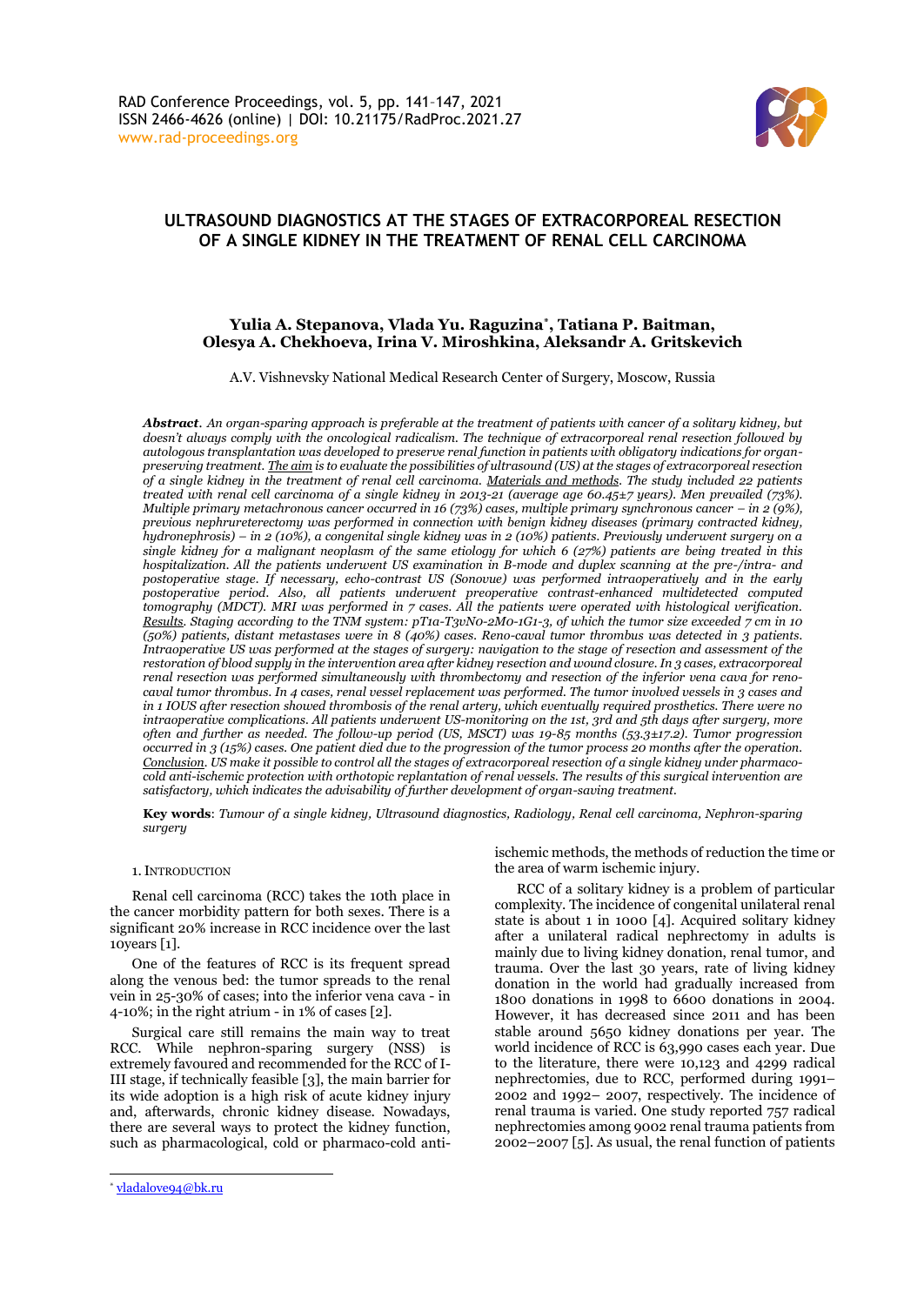with RCC of the solitary kidney is already impaired before the treatment [5-7], which makes the NSS approach especially significant.

The method of extracorporeal renal resection under pharmaco-cold anti-ischemic protection with orthotopic vascular replantation is currently expanding the indications for their use. This method is used to perform organ-saving surgical treatment for central and intraparenchymal location of the tumor in the kidney; with tumors of large sizes, but potentially resectable; in patients with tumors of the only kidney; with bilateral neoplastic lesion of the kidneys; in patients with concomitant kidney disease, both neoplastic and nonneoplastic. The surgical technique used at A.V. Vishnevsky National Medical Research Center (NMRC) of Surgery differs from similar techniques in other surgical clinics in the absence of the need for heterotopic autotransplantation of the kidney into the pelvic cavity (after the stage of extracorporeal resection, the kidney is returned to the retroperitoneal space in an orthotopic position with orthotopic replantation of renal vessels, which excludes the implementation of additional surgical access, which significantly reduces the duration operations) and the absence of the need for transection of the ureter with its subsequent stenting [8]. We prefer the method of pharmaco-cold antiischemic protection with the use of refrigerated (+2– 4°С) pharmacoplegic solution and ice crumbs. We perform partial nephrectomies from the extracorporeal surgical approach for large centrally localized, R.E.N.A.L. score 10-12, tumours of solitary kidneys. So, there are strict indications for this complex operation in our practice.

An important aspect of patient management during this surgical intervention, especially in the case of a single or only functioning kidney, is careful monitoring of the kidney condition at all stages of treatment. However, the only kidney and the possibility of developing renal failure do not allow to use the multidetected computed tomography (MSCT) with nephrotoxic contrast agent for monitoring. The need to perform control intraoperatively and in the early postoperative period (under resuscitation) makes it difficult to use magnetic resonance imaging (MRI) for these purposes. Thus, ultrasound (US) is the method of choice for monitoring the patient's condition at the stages of extracorporeal renal resection, so it is advisable to consider the effectiveness of using its modalities to assess various aspects of the patient's condition.

## 2. AIM

The aim is to evaluate the possibilities of US at the stages of extracorporeal resection of a single kidney in the treatment of RCC.

## 3. MATERIALS AND METHODS

The study included 22 patients treated with RCC of a single kidney in 2013-21 (average age 60.45±7 years). Men prevailed (73%). Multiple primary metachronous cancer occurred in 16 (73%) cases, multiple primary synchronous cancer – in  $2 \left(9\% \right)$ , previous

nephrureterectomy was performed in connection with benign kidney diseases (primary contracted kidney, hydronephrosis) – in 2 (10%), a congenital single kidney was in 2 (10%) patients. Previously underwent surgery on a single kidney for a malignant neoplasm of the same etiology for which 6 (27%) patients are being treated in this hospitalization. All the patients underwent US examination in B-mode and duplex scanning at the pre- /intra- and postoperative stage. If necessary, echocontrast US (Sonovue) was performed intraoperatively and in the early postoperative period. Also, all patients underwent preoperative contrast-enhanced MDCT. MRI was performed in 7 cases. All the patients were operated with histological verification.

#### 4. RESULTS AND DISCUSSION

Staging according to TNM system: pT1a-T3vN0- 2M0-1G1-3, of which the tumor size exceeded 7 cm in 11 (50%) patients, distant metastases were in 7 (32%) cases. Reno-caval tumor thrombus was detected in 3 patients.



Figure 1. Duplex scanning of the kidney after suturing the resection area: a - normal blood flow; b - hemodynamically significant changes in blood flow



Figure 2. Restoration of intrarenal blood flow at echo-contrast IOUS: a - 10 sec., b - 25 sec.

Intraoperative US (IOUS) was performed at the stages of surgery: navigation to the stage of resection and assessment of the restoration of blood supply in the intervention area after kidney resection and wound closure (Fig. 1). Spasm of the microvasculature immediately after suturing the kidney in some cases did not allow correct assessment of the blood supply to the postoperative area at duplex scanning (there was no Color/Energy mapping of the vessels). In such cases, an echo-contrast US was performed, which made it possible to adequately assess the blood supply to this area (Fig. 2).

In 3 cases, extracorporeal renal resection was performed simultaneously with thrombectomy and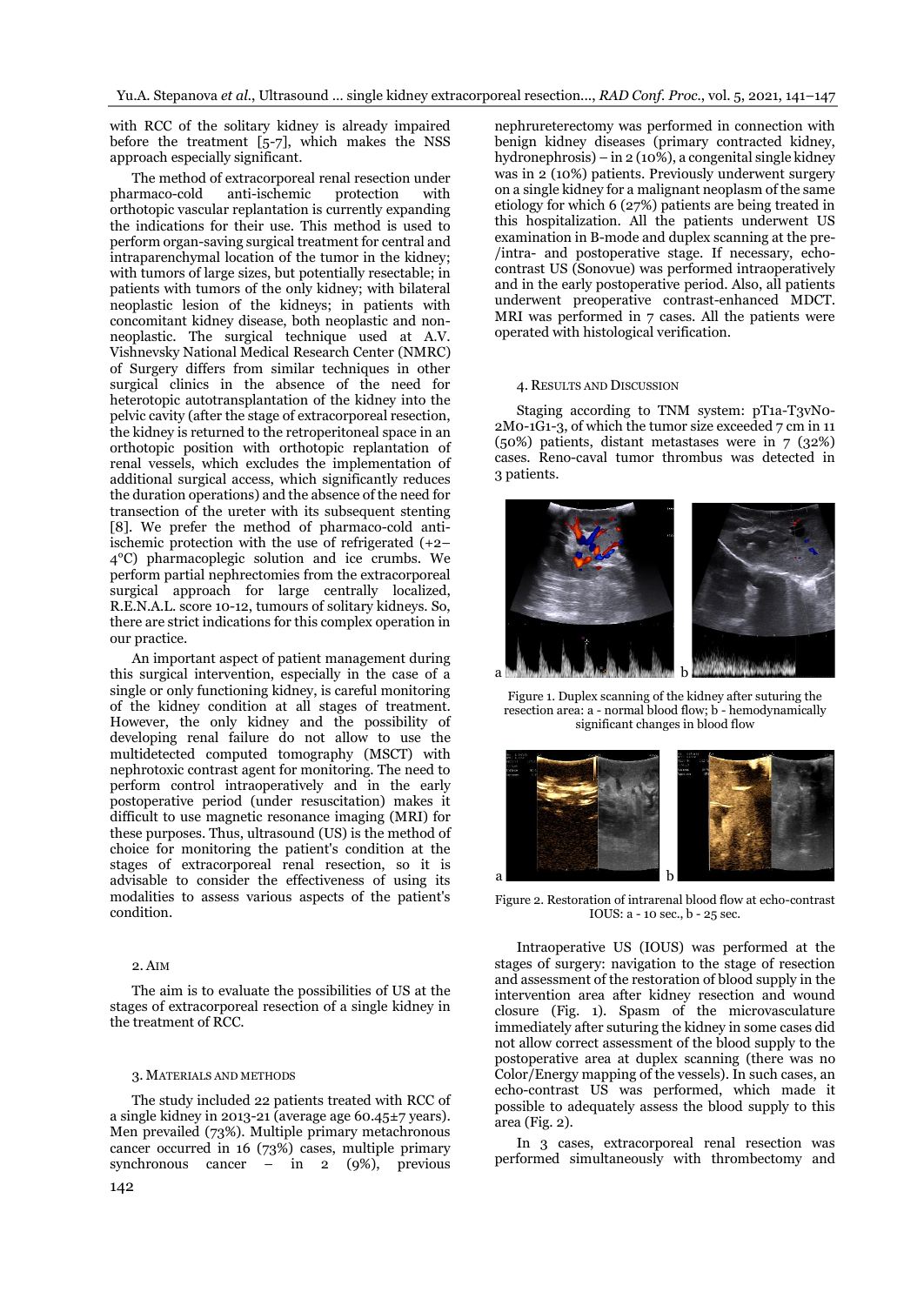resection of the inferior vena cava for reno-caval tumor thrombus. In 4 cases, renal vessel replacement was performed. The tumor involved vessels in 3 cases and in 1 IOUS after resection showed thrombosis of the renal artery, which eventually required prosthetics. The average duration of cold ischemia was 100.2±40.5 min. Bloodloss –  $500\pm150$  ml. There were no intraoperative complications.

In the early postoperative period, in the case of acute renal failure, US was performed in duplex scanning mode and with echo-contrast. US duplex scanning is performed in the modes of Color and/or Power Doppler imaging (CDI/PDI) in order to confirm the presence or absence of intraorgan blood flow in the kidney. In the case of clinical anuria, intraorgan blood flow in the resected kidney is not always recorded. Next, US is performed with the echo-contrast (Fig. 3). The study was carried out in 6 out of 22 operated patients with anuria in the postoperative period. In all cases, the kidney was recognized as viable and the patients continued hemofiltration sessions until urine appeared. The general terms of anuria varied from 3 to 7-8 days.



Figure 3. The patient after extracorporeal resection of a single kidney, anuria is noted on the 4th day after the operation. The vascular pattern is not determined at CDI/PDI. Echocontrast US shows restoration of intrarenal blood flow (34 sec.)



Figure 4. Vascular pattern of the kidney on the 5th day after resection at PDI

All patients underwent US-monitoring on the 1st, 3rd and 5th days after surgery, more often and further as needed. The restoration of the vascular pattern of the kidney (Fig. 4), the state of the collecting system, the presence of hematoma, fluid accumulation or free fluid were assessed. Laboratory control of indicators was carried out also.

Postoperative complications  $\geq$  grade II according to Clavien-Dindo classification were observed in 10 (50%) patients: II - 1 (4.5%), IIIa - 4 (18.2%), IVa - 4 (18.2%). Complications of IVa degree were characterized by the development of acute kidney injury, which required renal replacement therapy.

The follow-up period (US, MDCT) was 3-91 months  $(40.6\pm 28.5)$ . Tumor progression occurred in 2 (9%) cases. One patient died due to the progression of the tumor process 20 months after the operation.

Analysis of preoperative patients' examination data and their comparison with intraoperative findings and the result of postoperative monitoring showed that the following algorithm for patient examination is advisable.

## *Preoperatively*:

• US in B-mode and duplex scanning with an assessment of the kidney, tumor, renal and inferior vena cava;

• MDCT/MRI of the kidney, tumor, renal and inferior vena cava with contrast enhancement (MDCT is preferred).

*Multistage US is performed intraoperatively:*

• to assess the localization of the tumor in the kidney, marking the contours of the tumor in its central/intramural localization;

in the presence of an intraluminal thrombus in the renal/inferior vena cava, an US assessment of the thrombus in the vein is performed;

• after removal of the thrombus, the lumen of the vein is assessed;

after resection and suturing of the kidney, the restoration of blood flow is assessed.

*Early postoperative period:*

if it is difficult to visualize the intraorgan vascular pattern with US duplex scanning and/or anuria, it is advisable to perform US with contrast enhancement to assess the viability of the kidney;

• US-monitoring is carried out on the 1st, 3rd and 5th days, more often and further as necessary.

*Long-term postoperative period:*

• US is performed every 6 months or when complaints appear;

• if a tumor recurrence or suspicious areas in the kidneys are detected, contrast-enhanced MDCT is performed.

In order to illustrate the application of this algorithm, we present a **clinical case**.

Patient B., 39 years old, had a single functioning right kidney. He complains of recurrent pain in the right lumbar region.

From the anamnesis it is known that an US scan at the place of residence revealed the lesion of the right kidney up to 5.0 cm in diameter. MDCT of the abdominal cavity and retroperitoneal space with contrast enhancement was performed on an outpatient basis at the place of residence, in which a tumor of a single kidney was diagnosed, measuring 5.0x3.0 cm, which had a predominantly extraorgan localization, intensively accumulating contrast agent. The patient was admitted to the Urology Department of A.V. Vishnevsky NMRC of Surgery for surgical treatment.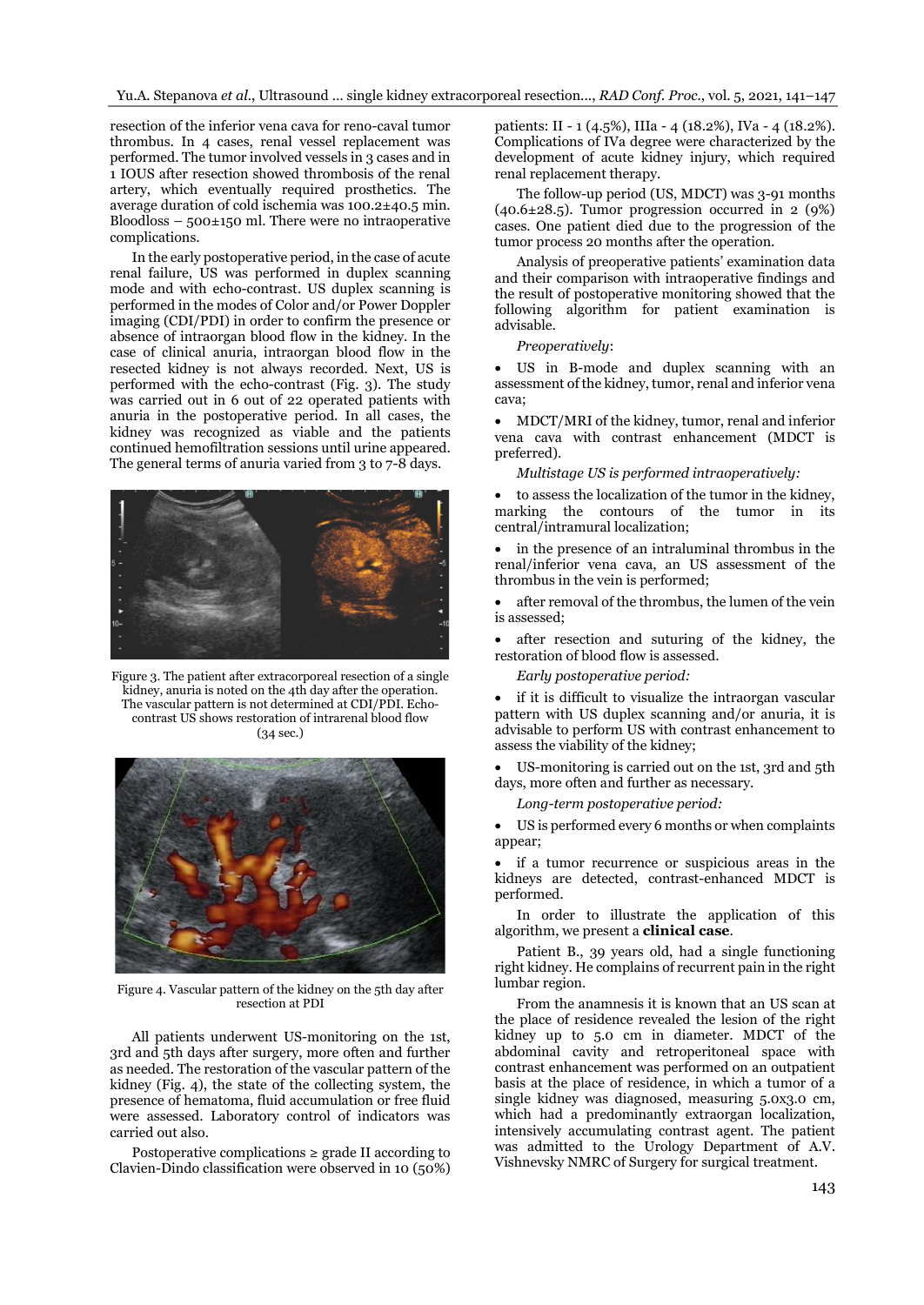Yu.A. Stepanova *et al.*, Ultrasound … single kidney extracorporeal resection..., *RAD Conf. Proc.*, vol. 5, 2021, 141–147

In the lower segment of the right kidney, a rounded lesion of a heterogeneous structure with smooth, clear contours up to 5.4x5.6x5.7 cm was noted at MRI in the Center (Fig. 5a). The germination of the lower group of cups and the renal pelvis was determined. A hypointense soft tissue component in the lumen of the pelvis (thrombotic blood masses) was also determined in T1 and T2 WI (Fig. 5b). Conclusion. MR signs of right kidney tumor with invasion of the lower group of cups and pelvis. Thrombotic masses in the pelvis. Hypoplasia of the left kidney.



Figure 5. MRI, T2W\_TSE: a - tumor of the lower segment of the right kidney; b - thrombotic masses in the pelvis

In order to assess the possibility of performing nephrostomy, an urgent US was performed. The pelvis of the only right kidney was filled with a blood clot. Also, minimum volume of the hemorrage was detected in the cups on the poles and a thin layer of relatively fluid blood at the level of the pelvic-ureteric junction. It was not possible to trace the ureter further. Conclusion. Subtotal hemotamponade of the collecting system of the only right kidney against the background of its tumor lesion.



Figure 6. Intraoperative: a - stage of tumor removal; b - thrombotic masses removed from the pelvis

Taking into account the presence of ongoing bleeding, hemotamponade of the collecting system of the only right kidney, surgical intervention was performed: resection of the only right kidney under pharmaco-cold anti-ischemic protection (Fig. 6); stopping bleeding; elimination of hemotamponade of the collecting system; plastic pelvis with local tissues; internal drainage stent placement.

Histology: clear cell RCC with foci of necrosis and hemorrhage, with foci of invasive growth in its own capsule pT1bNoMo.

Then the patient underwent regular US monitoring of the state of the right kidney.

144 10 months after surgery, another US examination revealed an echodense lesion, 52.4x28.4 mm, with fairly

clear contours at the hilum of the kidney in the pelvis (Fig. 7). The collecting system distal to this zone was expanded (up to 11.7 mm). The vascular pattern of the kidney outside the above-described zone was evenly expressed. The ureter at the hilum of the kidney was expanded to 11.9 mm, its lumen was free. Conclusion. Condition after resection of the right kidney. Expansion of the renal collecting system due to a partial block at the pelvis, most likely caused by a hematoma.



Figure 7. US, EDI, expansion of the renal (REN) collecting system due to a partial block at the pelvis, most likely caused by a hematoma (arrows)

The patient underwent MRI. Conclusion. Condition after resection of the only right kidney. The lesion in the lumen of the renal pelvis, closely surrounded by the branches of the renal artery, causing a moderate violation of the passage of urine (Fig. 8). In terms of signal characteristics, the lesion may correspond to an organized hematoma.



Figure 8. MRI, T2W\_TSE, expansion of the renal collecting system due to the lesion in the pelvis

According to the data of US-monitoring, an increase of the lesion was noted.

The patient was recommended to undergo an MSCT. In the lumen of the renal pelvis, the lesion of an irregular rounded shape, with lobed contours was determined (50x55x68 mm), causing a violation of the outflow of urine and a blurred expansion of the kidney cups. The density of the lesion in the native phase was 44 HU (Fig. 9a), the accumulation of contrast agent occurs in the arterial phase (up to 110 HU) (Fig. 9b) along the lower and external contours, the impression of the presence of a leg emanating from the area of postoperative changes, and small supplying arterial vessels, traced also from the area of postoperative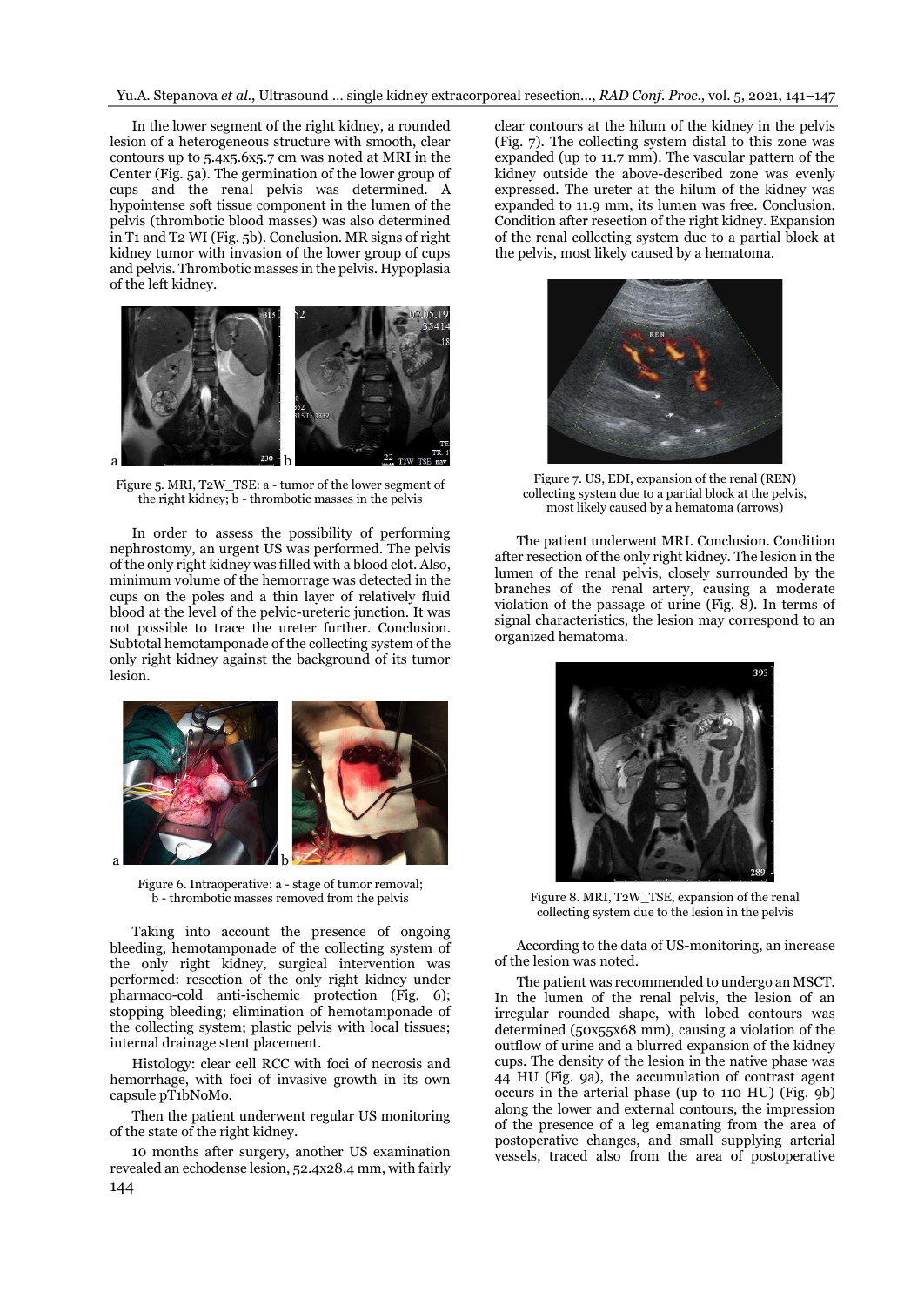changes. Excretion of contrast agent by the kidney is delayed (Fig. 9 c,d). Conclusion. MDCT-signs of the pelvis mass lesion of the right kidney, recurrence in the area of surgical intervention cannot be ruled out. Hydronephrosis on the right, delayed excretion of contrast agent by the kidney.



Figure 9. MDCT of the pelvis lesion of the right kidney in the native (a), arterial (b), venous (c) and delayed (d) phases



Figure 10. US of a tumor thrombus in the renal pelvis: a tumor thrombus (TR) in the renal pelvis (REN D) (B-mode); b - zone of fixation of a tumor thrombus (TR) to the renal pelvis (REN) with the presence of thrombus vascularization in this zone (EDI); e - the nature of Sonovue accumulation in tumor thrombus indicates the presence of blood flow only in the pole, fixed to the resection zone (indicated by labels)

The data obtained indicated the recurrence of the tumor of the only right kidney.

The patient was hospitalized for surgery.

To determine the zone of active growth of the lesion with the aim of clearer and faster intraoperative navigation, US was performed. The lesion was fixed to the zone of kidney resection and it was seems that it was supplied with blood from this zone (vascularization is traced only in this pole) (Fig. 10 a,b). After Sonovue injection at the pole, where vascularization is determined, local accumulation of the contrast agent

(up to 20.0 mm zone) occurs in the arterial phase of the study, followed by its washing out (Fig.10c).

Surgery was performed: resection of the only right kidney under pharmaco-cold anti-ischemic protection; resection of the lower group of cups; elimination of tamponade of the collecting system; right urinary tract stenting; right-sided nephrostomy; plastic pelvis with local tissues; aortocaval lymphadenectomy.

Intraoperatively. The lesion was contoured in the projection of the kidney pelvis, its diameter was up to 6 cm. Visually, the pelvis was filled with tumor masses along its entire length. The lesion with fairly clear contours in the pelvis of the kidney was determined at IOUS (Fig. 11a). The lesion was fixed to the zone of kidney resection and is supplied with blood vessels from this zone (vascularization is traced only in this pole) (Fig. 11b). Access to the tumor through the area of the previous resection was determined under US-control (Fig. 12a). The renal artery and vein were clamped. Manita solution 100 ml was injected intravenously. The kidney is immersed in a crumb of ice. The renal artery and two veins are clamped with Bulldog vascular forceps. At a distance of 0.5 cm from the tumor, the right kidney parenchyma was resected. The tumor masses were evacuated from the lumen of the pelvis (Fig. 12 b,c). The site of fixation of the tumor node with its excision (the region of the lower cups) was visualized (Fig. 12d). The pelvic defect is sutured. The blood flow through the vascular system of the right kidney was restored. Heat renal ischemia 50 min. The vascular pattern in the kidney is quite evenly expressed at IOUS, in the resection zone it is somewhat depleted. In the dilated pelvis, hypoechoic blood clots are determined (the lumen isn't obturated), as well as the proximal end of the nephrostomy.



Figure 11. IOUS: a - thrombus in the renal pelvis, B-mode; b - increased blood supply to the resection area during the first surgery, to which a thrombus is fixed, CDI

#### The course of the postoperative period is smooth.

There was no fluid in the retroperitoneal space and in the small pelvis under US-control. The renal parenchyma in the area of resection had a nonuniformly reduced echogenicity with echodense inclusions. Renal collecting system was enlarged due to the pelvis (21.1 mm), the contents of which were heterogeneous due to hypoechoic clots; the proximal end of the nephrostomy and ureteral stent was traced in its cavity. The vascular pattern in the resection area was somewhat depleted; in other parts of the kidney, it was evenly and fairly pronounced. RI in all parts of the segmental arteries was within the normal range, in the resection area was 0.54 - 0.6.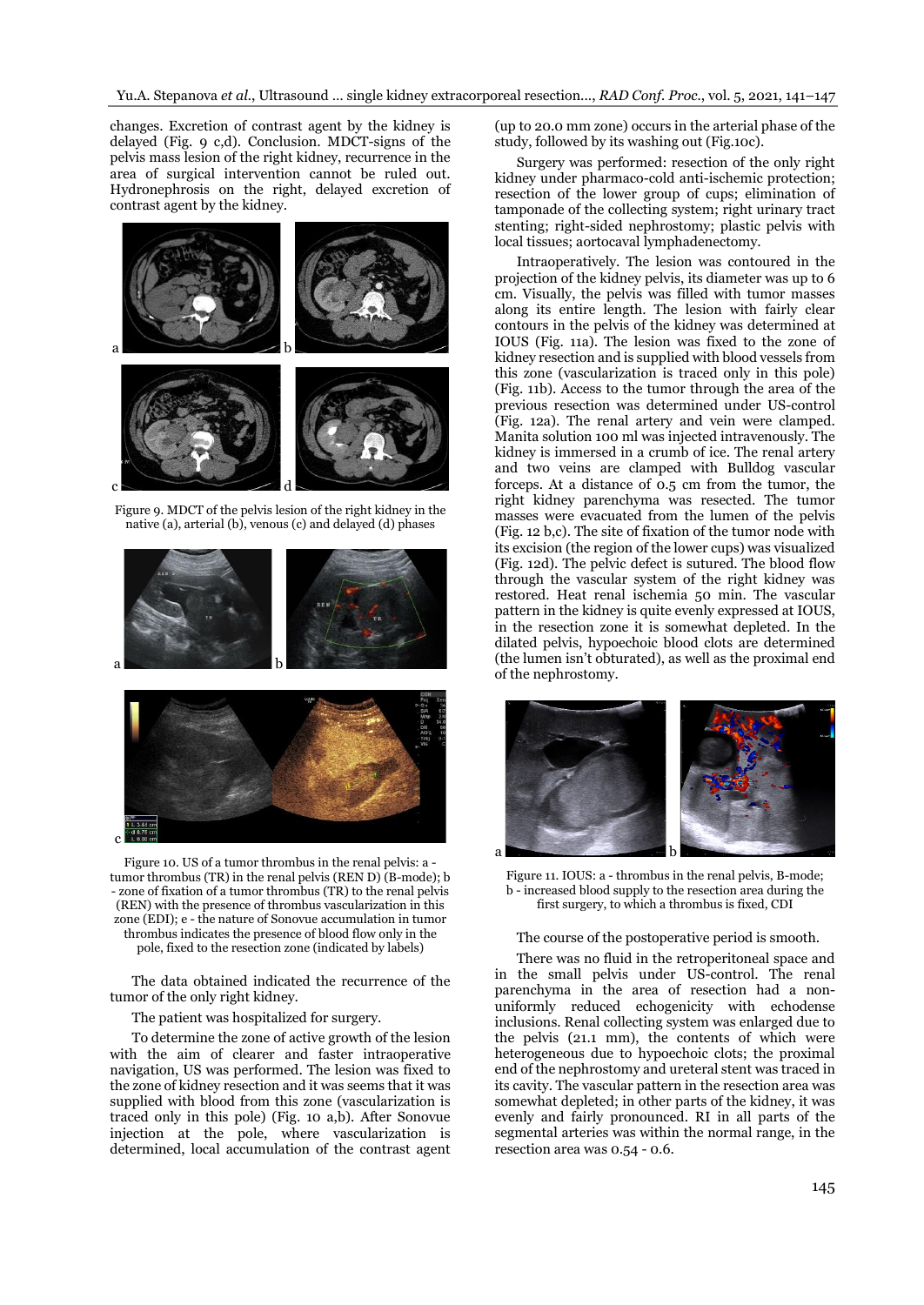Yu.A. Stepanova *et al.*, Ultrasound … single kidney extracorporeal resection..., *RAD Conf. Proc.*, vol. 5, 2021, 141–147



Figure 12. Intraoperative photos: a - blood-supplied "head" of a tumor thrombus; b - tumor thrombus turned out of the pelvis; c - tumor thrombus; d - a removed fragment of the renal pelvis wall in the zone of thrombus fixation

The above changes returned to normal with dynamic monitoring.

The patient underwent targeted therapy in the postoperative period. Against this background, after 1 month, the nephrostomy was removed. There were no data obtained for distant metastasis.

The presented clinical case illustrates the possibilities of various radiology methods, especially US, in the primary and clarifying diagnosis of cancer of a single kidney and recurrence of the disease in its pelvis, as well as the monitoring of the results of organpreserving surgical treatment of a patient with a single kidney.

The analysis of data from the patients treated at A.V. Vishnevsky NMRC of Surgery showed high efficiency of US at the stages of extracorporeal renal resection. Based on our own experience in the treatment of such patients, an algorithm for the use of various modalities of US in the pre-/intra- and postoperative periods had been developed.

The results of our study indicate that the US effectiveness is especially high in specialized clinics that deal with oncourology and have modern diagnostic US equipment with a wide range of modalities. However, we should remember that MDCT and/or MRI can also provide accurate information about the level of tumor spread, especially in cases of limited echographic imaging due to the patient's constitutional characteristics or poor preparation for the study.

## 5. CONCLUSION

Extracorporeal resection of a solitary kidney is a technically difficult intervention, requiring not only precise surgical technique, but also a specific approach to examination and postoperative conservative therapy. This operation should be performed in a selected group of patients in a highly specialized multidisciplinary hospital. The results obtained are satisfactory, which indicates the advisability of further development of organ-saving treatment.

Radiology methods play a crucial role in the determination of treatment tactics, the scope of surgery, as well as dynamic control. Active use of US various modalities at monitoring allows to control the patient's condition and to apply adequate methods of its correction in time. Moreover, US don not bear any radiation load and do not use nephrotoxic contrast agent, which is of special significance for the patients with RCC. Furthermore, it is possible to repeat the study several times and evaluate it in real time, and this study is also cheaper than MDCT and MRI.

**Acknowledgements***:* The reported study was funded by RFBR according to the research project № 20-315-90107\20.

## **REFERENCES**

- 1. Под ред. А.Д. Каприна, В.В. Старинского, Г.В. Петровой, *Злокачественные новообразования в России в 2018 году (заболеваемость и смертность)*, М.: МНИОИ им. П.А. Герцена − филиал ФГБУ «НМИЦ радиологии» Минздрава России, 2019. (A.D. Caprin, V.V. Starinskiy, G.V. Petrova, Eds., *Malignant neoplasms in Russia in 2018 (morbidity and mortality)*, Moscow: Moscow P.A. Gertsen Research Institute of Oncology, 2019.) Retrieved from: [https://glavonco.ru/cancer\\_register/%D0%97%D0%B](https://glavonco.ru/cancer_register/%D0%97%D0%B0%D0%B1%D0%BE%D0%BB_2018_%D0%AD%D0%BB%D0%B5%D0%BA%D1%82%D1%80.pdf) [0%D0%B1%D0%BE%D0%BB\\_2018\\_%D0%AD%D0%](https://glavonco.ru/cancer_register/%D0%97%D0%B0%D0%B1%D0%BE%D0%BB_2018_%D0%AD%D0%BB%D0%B5%D0%BA%D1%82%D1%80.pdf) [BB%D0%B5%D0%BA%D1%82%D1%80.pdf](https://glavonco.ru/cancer_register/%D0%97%D0%B0%D0%B1%D0%BE%D0%BB_2018_%D0%AD%D0%BB%D0%B5%D0%BA%D1%82%D1%80.pdf) Retrieved on: Aug. 15, 2021 2. M. Tanaka et al., "Prognostic factors of renal cell
- carcinoma with extension into inferior vena cava", *Int. J. Urol.*, vol. 15, no. 5, pp. 394-398, May 2008. <https://doi.org/10.1111/j.1442-2042.2008.02017.x>
- 3. T.K. Choueiri et al., "Updated efficacy results from the JAVELIN Renal 101 trial: first-line avelumab plus axitinib versus sunitinib in patients with advanced renal cell carcinoma", *Ann. Oncol*., vol. 31, no. 8, pp. 1030–1039, Aug. 2020. <https://doi.org/10.1016/j.annonc.2020.04.010>
- 4. E. Shapiro, D.A. Goldfarb, M.L. Ritchey, "The congenital and acquired solitary kidney", *Rev Urol*., vol. 5, no. 1, pp. 2–8, 2003. PMID: 16985610 PMCID[: PMC1472993](http://www.ncbi.nlm.nih.gov/pmc/articles/pmc1472993/)
- 5. E. Tantisattamo et al., "Current Management of Patients with Acquired Solitary Kidney", *Kidney International Reports*, vol. 4, no. 9, pp. 1205–1218, 2019. <https://doi.org/10.1016/j.ekir.2019.07.001>
- P.K.-T. Li et al., "Kidney Health for Everyone Everywhere – From Prevention to Detection and Equitable Access to Care", *Kidney Diseases*, vol. 6, no. 3, pp. 136–143, 2020.
	- <https://doi.org/10.1159/000506528>
- 7. S. Groen in't Woud, L. van der Zanden, M.F. Schreuder, "Risk stratification for children with a solitary functioning kidney", *Pediatric Nephrology*, vol. 36, pp. 3499–3503, 2021.

<https://doi.org/10.1007/s00467-021-05168-8>

8. А.А. Теплов и др., «Метод экстракорпоральной резекции почки в условиях фармако-холодовой ишемии без пересечения мочеточника с ортотопической реплантацией сосудов при почечно-<br>клеточном раке», Экспериментальная и клеточном раке», *Экспериментальная и клиническая урология*, № 2, с. 52–62, 2015. (A.A. Teplov et al., "The method of extracorporeal resection of the kidney in conditions of pharmaco-cold